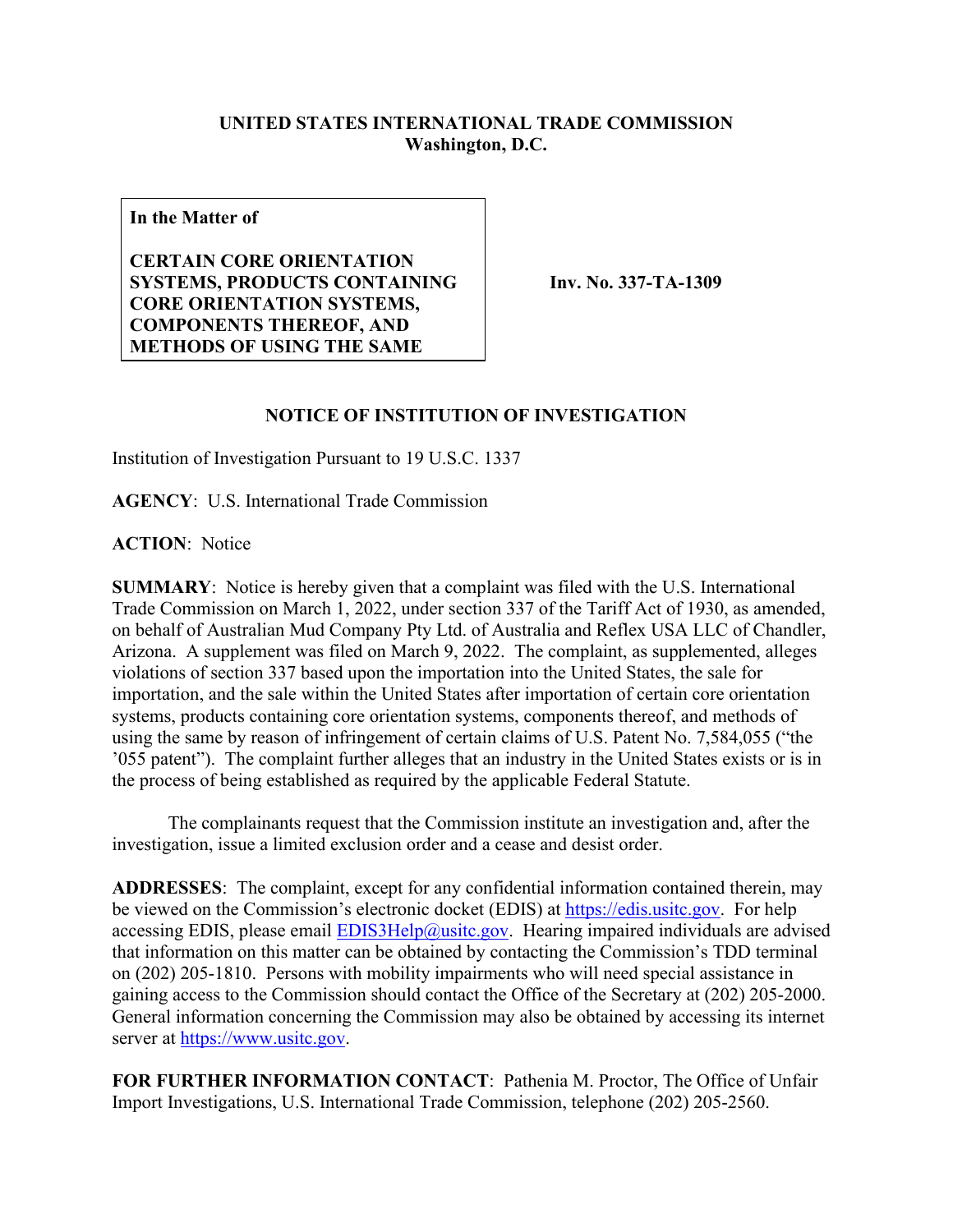## **SUPPLEMENTARY INFORMATION**:

**AUTHORITY**: The authority for institution of this investigation is contained in section 337 of the Tariff Act of 1930, as amended, 19 U.S.C. 1337, and in section 210.10 of the Commission's Rules of Practice and Procedure, 19 C.F.R. 210.10 (2021).

**SCOPE OF INVESTIGATION**: Having considered the complaint, the U.S. International Trade Commission, on March 30, 2022, **ORDERED THAT** –

(1) Pursuant to subsection (b) of section 337 of the Tariff Act of 1930, as amended, an investigation be instituted to determine whether there is a violation of subsection (a)(1)(B) of section 337 in the importation into the United States, the sale for importation, or the sale within the United States after importation of certain products identified in paragraph (2) by reason of infringement of one or more of claims 16-18, 22, and 23 of the '055 patent, and whether an industry in the United States exists or is in the process of being established as required by subsection (a)(2) of section 337;

(2) Pursuant to section 210.10(b)(1) of the Commission's Rules of Practice and Procedure, 19 C.F.R. 210.10(b)(1), the plain language description of the accused products or category of accused products, which defines the scope of the investigation, is "products and systems for determining the orientation of a core that is drilled from the earth, components thereof (*e.g.* down hole tools and devices, handheld devices, and other components included in core orientation kits), and products containing the same (*e.g.* core drills and inner tube assemblies)";

(3) For the purpose of the investigation so instituted, the following are hereby named as parties upon which this notice of investigation shall be served:

(a) The complainants are:

Australian Mud Company Pty Ltd. 216 Balcatta Road Balcatta, Western Australia 6021 Telephone: +61 (0) 8 9445 4020

Reflex USA LLC 2250 E Germann Road Suite 3 Chandler, Arizona 85286

(b) The respondents are the following entities alleged to be in violation of section 337, and are the parties upon which the complaint is to be served:

> Boart Longyear Group Ltd. 2455 South 3600 West West Valley City, UT 84119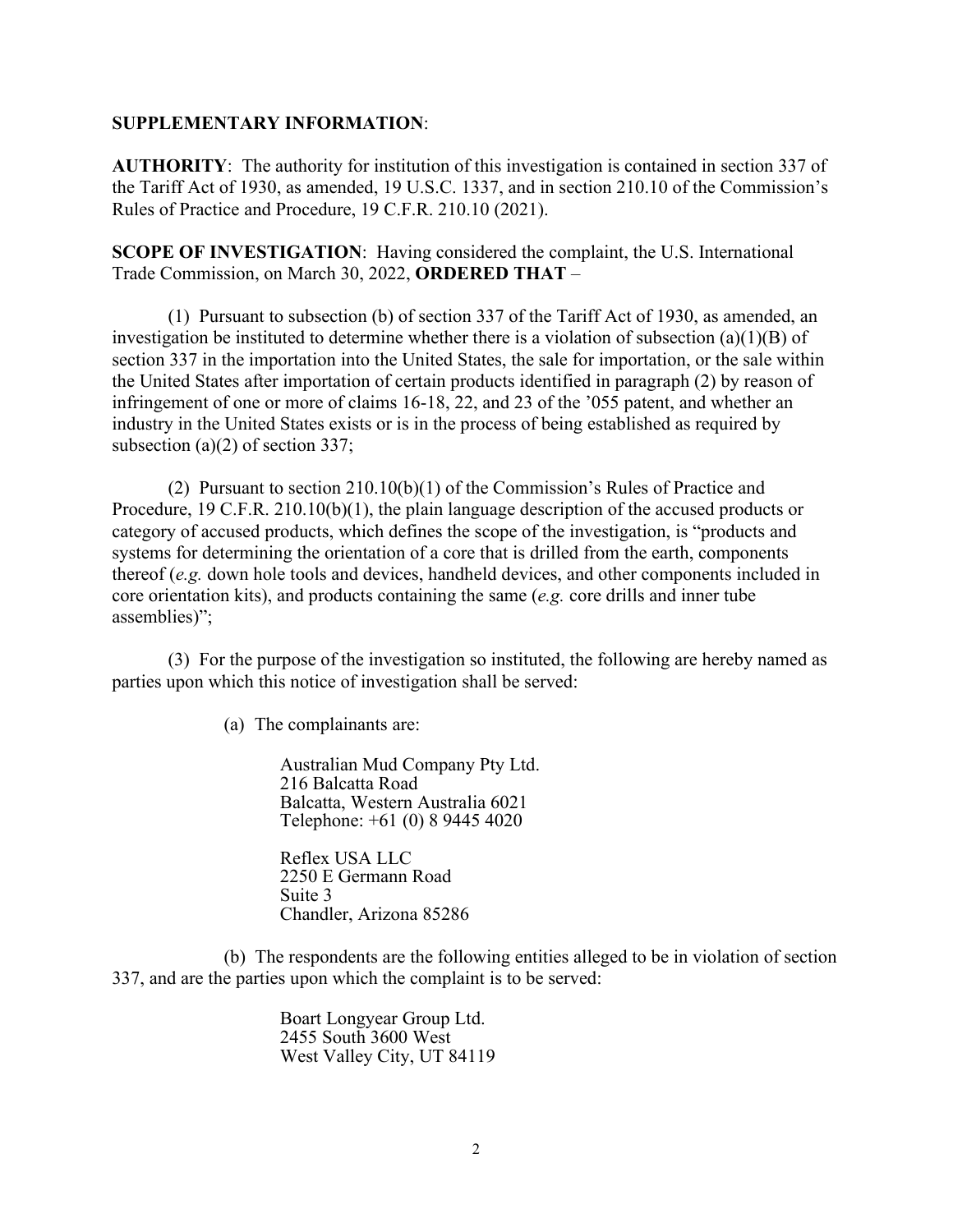Boart Longyear Limited 26 Butler Boulevard Burbridge Business Park Adelaide Airport South Australia 5950 Australia

Boart Longyear Company 2455 South 3600 West West Valley City, UT 84119

Boart Longyear Manufacturing and Distribution Inc. 2455 South 3600 West West Valley City, UT 84119

Longyear TM, Inc. 2455 South 3600 West West Valley City, UT 84119

Globaltech Corporation Pty Ltd. 833 Abernethy Road Forrestfield Western Australia 6058 Australia

Globaltech Pty Ltd. 833 Abernethy Road Forrestfield Western Australia 6058 Australia

Granite Construction Incorporated 585 West Beach Street Watsonville, California 95076

International Directional Services LLC 12030 East Riggs Road Chandler, Arizona 85249

(c) The Office of Unfair Import Investigations, U.S. International Trade Commission, 500 E Street, S.W., Suite 401, Washington, D.C. 20436; and

(4) For the investigation so instituted, the Chief Administrative Law Judge, U.S. International Trade Commission, shall designate the presiding Administrative Law Judge.

Responses to the complaint and the notice of investigation must be submitted by the named respondents in accordance with section 210.13 of the Commission's Rules of Practice and Procedure, 19 C.F.R. 210.13. Pursuant to 19 C.F.R. 201.16(e) and 210.13(a), as amended in 85 Fed. Reg. 15798 (March 19, 2020), such responses will be considered by the Commission if received not later than 20 days after the date of service by the complainants of the complaint and the notice of investigation. Extensions of time for submitting responses to the complaint and the notice of investigation will not be granted unless good cause therefor is shown.